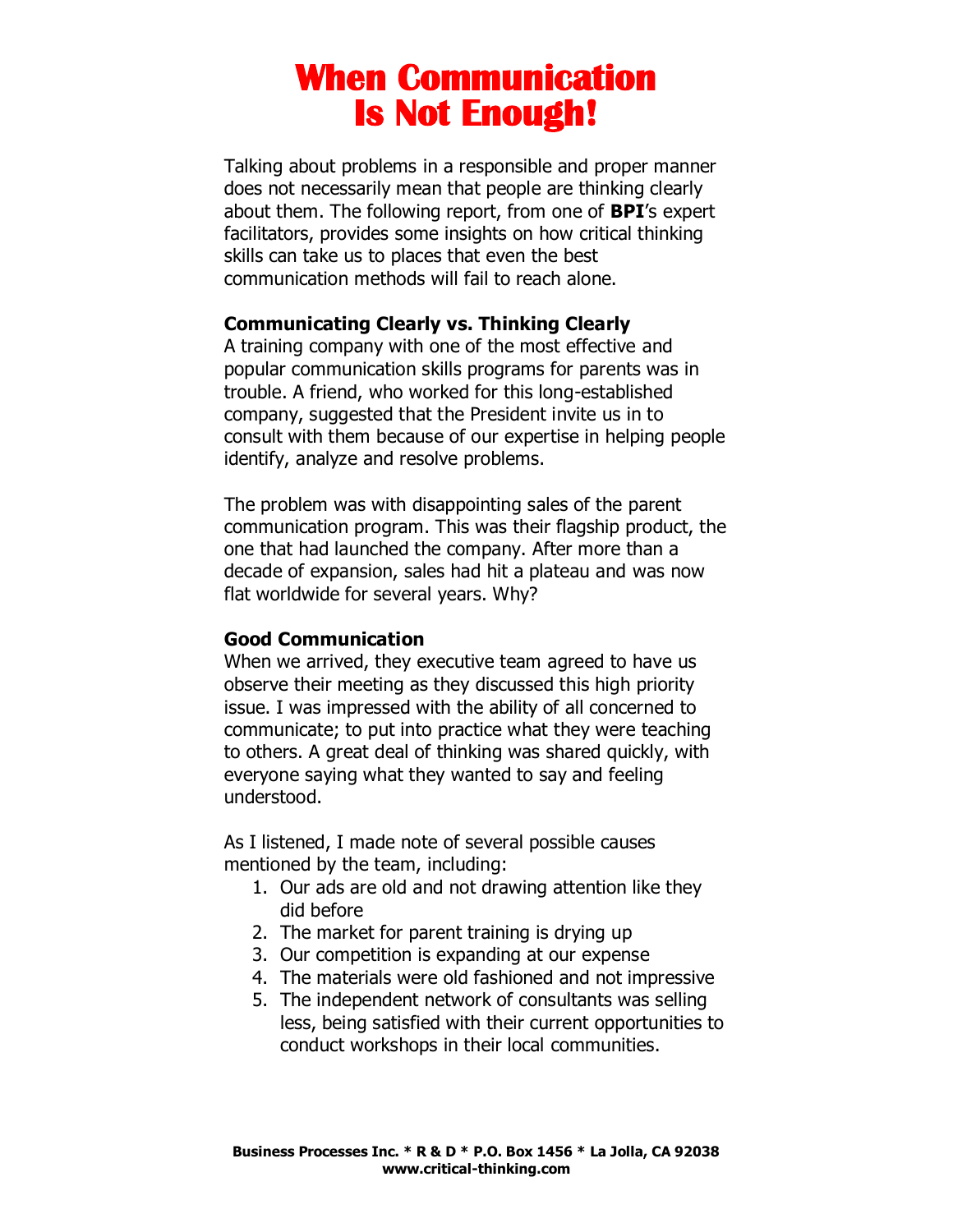I commented on their praiseworthy ability to communicate clearly. (Although they admitted they were on their best behavior because a visitor was observing.) I also mentioned that they had avoided several thinking traps that organizational leaders often stumble into.

- They did not assume they knew the cause of the problem.
- They did not jump to conclusions about what action to take.
- They did not run off doing a series of trial and error actions, wasting resources or making the problem worse.

### **Good Communication Was Not Good Enough**

However, clear talk and inaction had proved not to be a winning strategy either. At the end of 40 minutes the team of eight managers was no closer to understanding how to address their issue than when they had started. They had been discussing this problem on and off in their regular meetings for almost three years now. Seriously, what could I, an outsider, do that these highly skilled communicators had not done in three years of "discussing" this issue? I only had 60 more minutes with them to find out!

### **Communication Plus Critical Thinking**

Normally, I would teach them the necessary thinking method and coach them in applying it. But, time was running out so I opted to act as their facilitator, taking them through the needed steps to complete the **BPI** Problem Solving analysis process and find the true cause of the problem. The plan: ask questions, visually organize their answers on two easel sheets, and solicit their judgments. They'd supply the facts and judgments – no new information needed. Estimated  $time = 35$  minutes!

### **Systematic Description**

.

We quickly sketched the facts about the problem. Questions defining the Problem Area were asked and answered,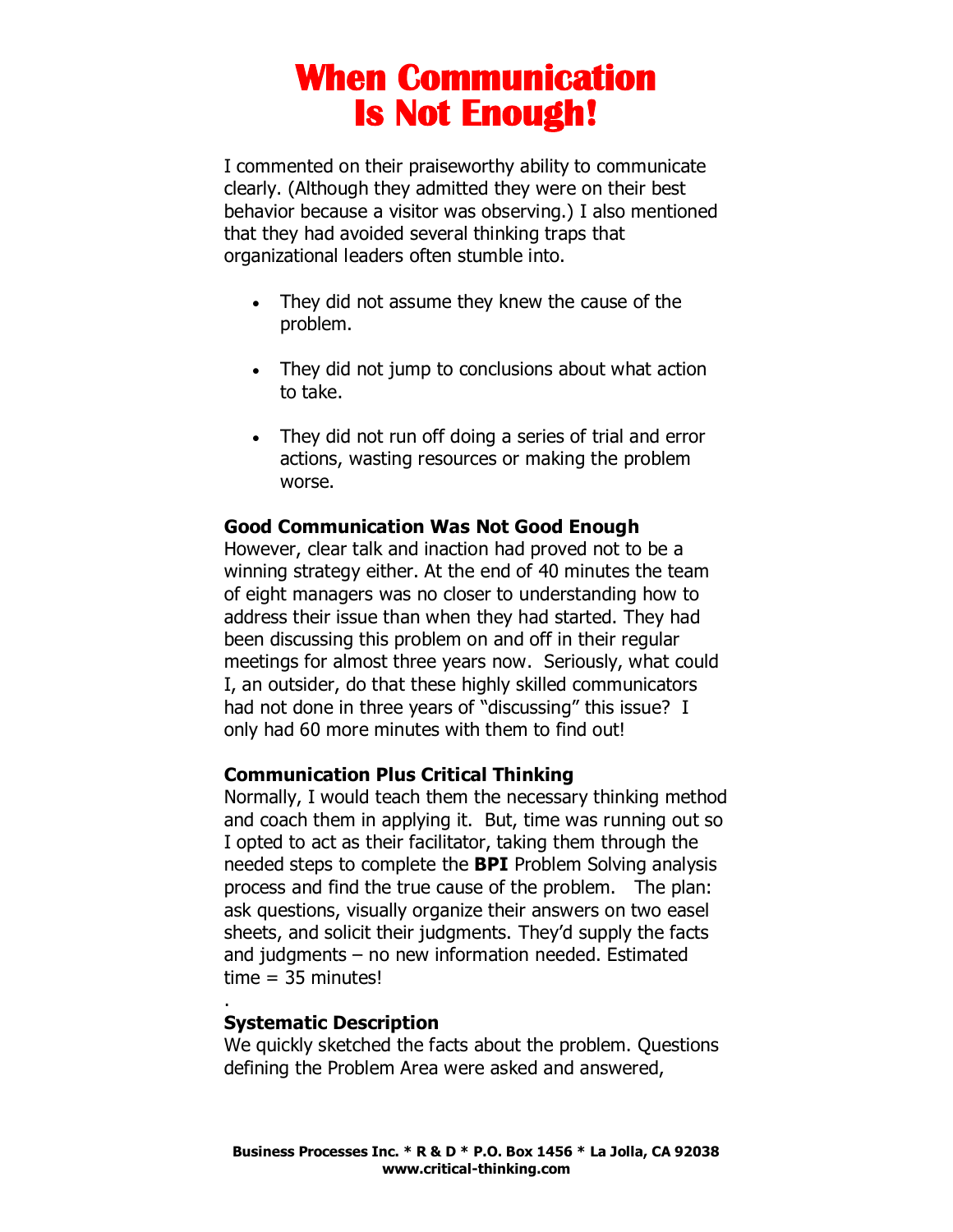creating a clear description of the problem. This took only a few minutes.

#### **Comparisons Generate Possible Causes**

Next, I asked for comparisons between the problem area and the non-problem areas. These comparisons came from the experience and knowledge of the management team.

The first purpose of the comparisons was to reveal what is different or unique about the problem area that might help understand why it showed up on just this one product and not their Teacher, Youth, Leader or Women's courses. This encouraged them to develop specific, "high quality" potential causes for the problem. Many of the potential causes mentioned in the earlier part of the meeting were refined and added to the list. But, this process uncovered a new potential cause, one that no one had seriously considered before.

### **Comparisons Help SCRUB (evaluate) the Potential Causes**

The second purpose of the list of comparisons is to evaluate potential causes logically. Each possible cause is assessed based on how well it fits the known facts in the problem description. The potential cause that fits these facts best is the most likely cause; the one we should attempt to verify first. From the list of 10 potential causes they quickly rejected as unlikely all but 2 of them. Those 8 simply did not fit the facts.

### **The Most Likely Cause**

The most likely cause turned out to be the new idea. There was a change the organization made when the manager of the flag ship product retired. Instead of hiring a replacement, the manager of the teacher product was given the parenting product, too. This essentially cut the attention given the parent product by half at best.

Everyone at the meeting agreed that the former manager was very passionate about parent-child communication and gave a great deal of time and energy into spreading the word about it.